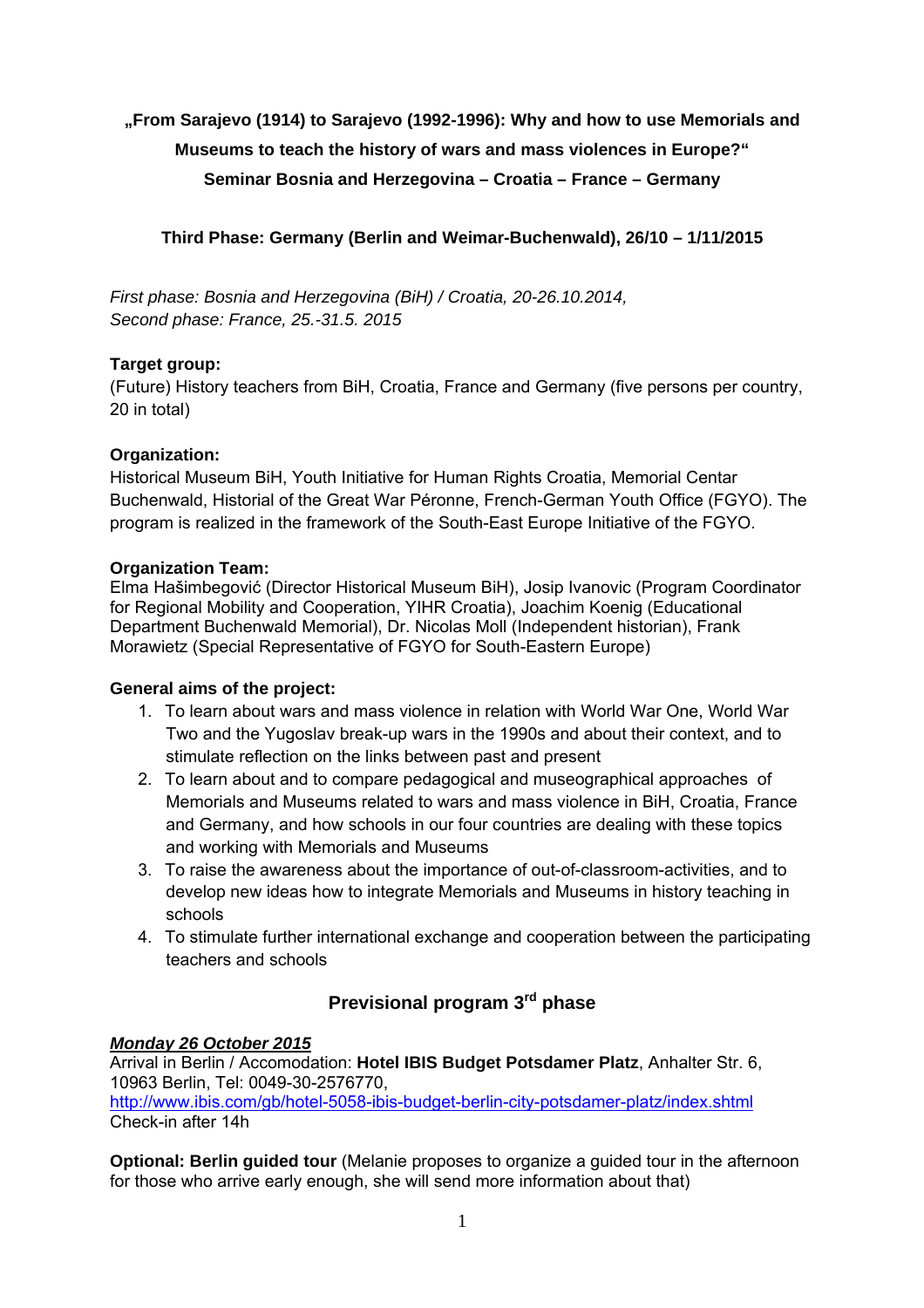#### *Tuesday 27 October*

8h30 Meeting in the lobby of the hotel and departure to the 'House of the Wannsee-Conference'

### 10h00 **House of the Wannsee-Conference** (with Lore Kleiber) http://www.ghwk.de/gb

Introduction into the program

- Presentation of participants/ What is new since France
- Short feedback about the second phase in France
- Expectations and questions concerning the third phase
- Presentation of the program

11h15 Break

11h30-13h Introduction to the history of the Memorial place: How did the House of the Wannsee-Conference become a Memorial place, which deals particularly with the topics of perpetrators' history and the professional responsibility in historical situations? Guided visit of the House of the Wannsee-Conference and the exhibition (in

the exhibition the room for manoeuvre for an individual person in a historical situation will be an important aspect).

- 13h Lunch in the House of the Wannsee-Conference<br>14h-15h Evolution of the pedagogical concepts in the Hou
- Evolution of the pedagogical concepts in the House of the Wannsee-Conference, with a particular view on the different target groups which take part in the educational work (Adults and young people, specific professions, etc.)
- 15h15-16h30 Working groups

- Feedback about the exhibition and the educational work

- To compare: What importance does the history of perpetrators and bystanders have in our own national education systems? Do we deal with it in our school lessons?

- Can we transfer elements of the educational work in the House of the Wannsee-Conference to our own national contexts, to our ideas of pedagogical activities and to the work with international groups?

- 16h30 Break
- 16h45-18h Presentation/discussion in plenary
- 19h Dinner in the restaurant Tiergartenquelle'

## *Wednesday 28 October*

- Until 8h30 Breakfast in the hotel Until 9h15 Check-out of the hotel
- 9h15 Departure to the Museum "Stille Helden/Silent heroes"
- 10h Visit of the museum **"Stille Helden/Silent heroes",** (http://www.gedenkstaette-stille-helden.de/) guided tour in the exhibition and posssibiliy to talk about the experiences of the educational work. (The exhibition informs about people who helped and tried to save Jewish citizens when they were persecuted in the period of the nationalsocialist regime) 11h30 Visit of the museum **"Blindenwerkstatt Otto Weidt/Otto Weidt's workshop for the blind"** - http://www.museum-blindenwerkstatt.de/en/first-of-all/ (Through different life stories the exhibition explains Otto Weidt's efforts to protect as an owner of a small factory his Jewish workers who were

threatened by deportation), guided tour in the exhibition and possibility to have information on the museum's history and on experiences of the educational work.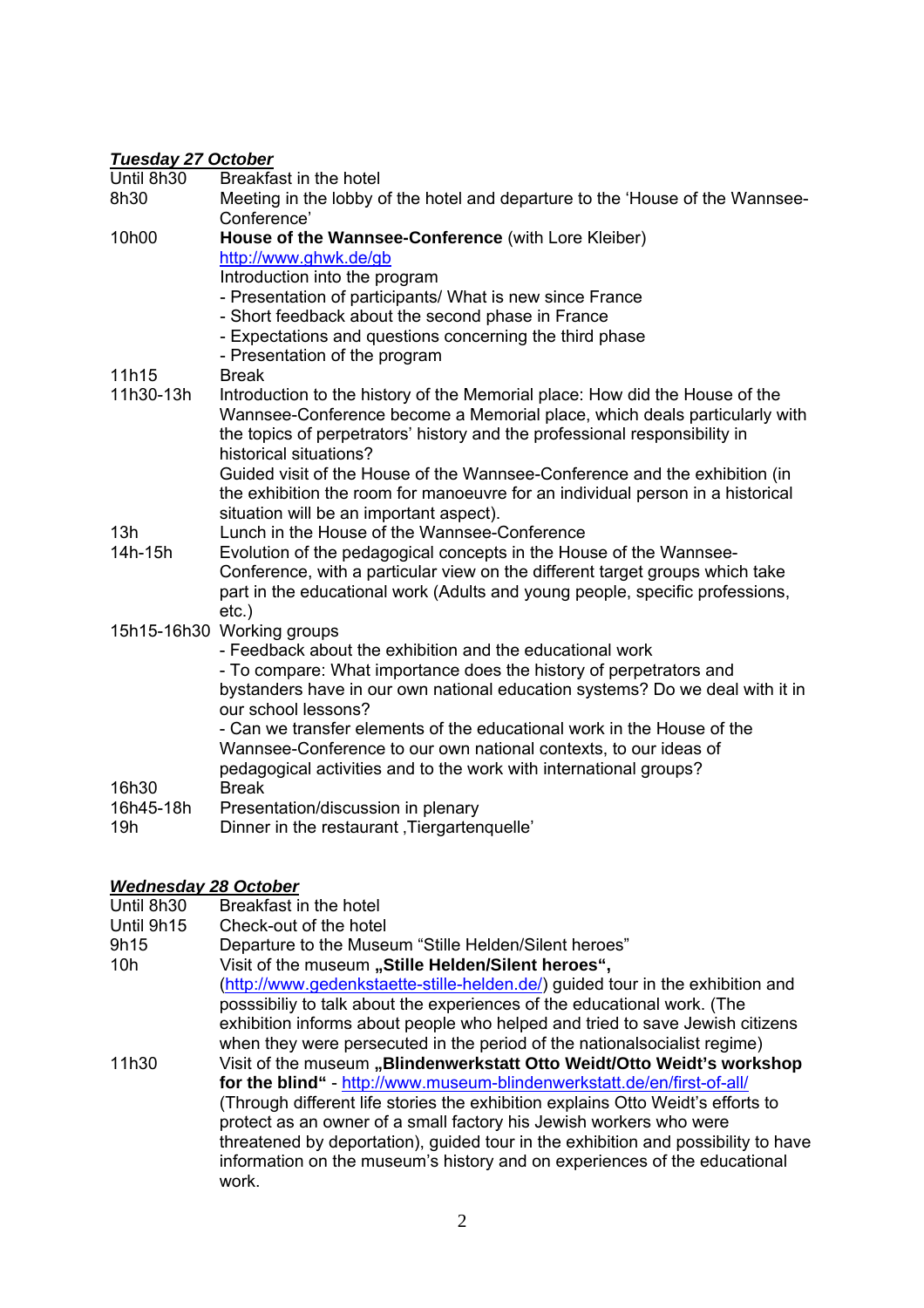- 13h15 Individual Lunch
- 14h15 Guided visit to various memorial places in 'Spandauer Vorstadt' (area next to the museums) which remember the persecution and deportation of Jewish people in Berlin. (with Lore Kleiber)
- 17h Departure to Weimar/Buchenwald at the hotel
- 21h Arrival in the Youth Center of the Buchenwald Memorial, http://www.buchenwald.de/en/130/ Dinner in the Center

#### *Thursday 29 October*

Until 9h Breakfast in the Center

- 9h30 Plenary: Feedback about the visits of museums and the guided tour in Berlin. And: Does the history of people who helped have an importance in your own school lessons or in the different national education systems? What could be transfered? 10h30 Break 10h45 Introduction to the program in the **Buchenwald Memorial and in Weimar** (http://www.buchenwald.de/en/69/) 11h "Pictures of Buchenwald" – Expectations and questions of the particiants 11h45 Overview on the Buchenwald history (by the help of an aerial photograph and a model of the Buchenwald camp) 12h30 Lunch in the Center 14h Guided visit on the site of the Buchenwald Memorial: Buchenwald as a place of remembrance and a place of education, Buchenwald and its different histories – the concentration camp, the soviet internment camp and the period as a Memorial in GDR-times. 16h15 Break
- 17h Visit of exhibitions in working groups: Black on white/photographs of the Buchenwald concentration camp' or the art exhibition 'Means of survival / testimony / artwork / visual memory' – What pedagogical potential do we see working with the exhibitions?
- 18h30 Dinner in the Center

#### 20h Plenary:

- Feedback about the exhibitions and the guided visit.
- Presentation of the pedagogical idea and of concrete methods in the Buchenwald Memorial.
- Possibility to test some methods in groups or individually.

## *Friday 30 October*

| Until 9h | <b>Breakfast in the Center</b>                                                |
|----------|-------------------------------------------------------------------------------|
| 9h15     | Plenary: Experiences concerning pedagogical programs in the Buchenwald        |
|          | Memorial (including points of view from participants from Germany)            |
| 10h30    | How the Buchenwald history was interpreted in GDR-times: A visit of the       |
|          | GDR-monument (which was inaugurated in 1958) – And: Changing of               |
|          | concepts after the German reunification.                                      |
|          | Plenary: Which role can have politics/cultures of remembrance in national and |
|          | international programs?                                                       |
| 13h      | Lunch in the Center                                                           |
| 14h      | Buchenwald and the national-socialist society: A view on the new exhibition   |
|          | which will be opened on the anniversary of liberation in April 2016.          |
| 15h20    | Departure to Weimar                                                           |